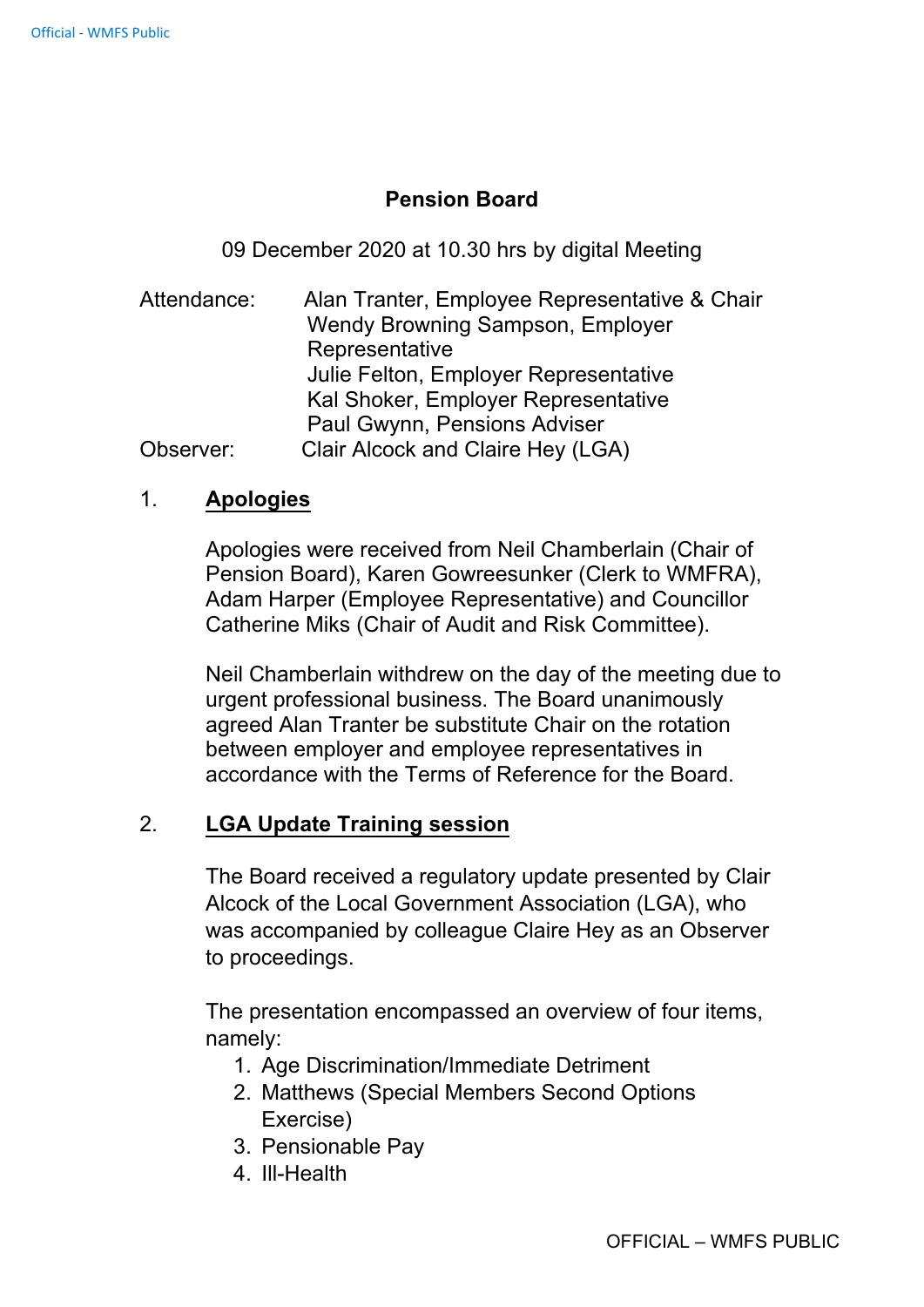Regarding item 1, Wendy Browning-Sampson enquired if administrative requirements would substantially increase to manage the process. Clair Alcock confirmed there would be significant cost incurred to both Pension Scheme administrators and Scheme Managers (Fire and Rescue Authority); these will include systems and infrastructure development to support implementation. The Chair enquired if West Midlands Fire Service (WMFS) Payroll and Pensions Team were prepared for the additional work and associated costs. Paul Gwynn confirmed budgetary provision for both staff and software.

Regarding item 3, Wendy Browning-Sampson enquired if Covid-19 activity was outside of role for pensionable pay. Clair Alcock stated that scheme rules would have to be consulted to ascertain if an extraordinary event applied and how conducted to determine if covered. However, the additional activities identified within the Tripartite Agreement are subject to pensionable pay.

The presentation is appended to the minutes.

Upon conclusion of the presentation, Clair Alcock and Claire Hey remained in attendance of the meeting.

#### 3. **Minutes of Pension Board 11 September 2020**

The Board resolved the minutes of the meeting held on 11 September 2020 be approved as a correct record of proceedings.

The Chair requested it be noted the Board meeting today was the alternative date sourced to enable the LGA Update Training session and replaced the original scheduled date of 11 December 2020. This was seconded by Kal Shoker.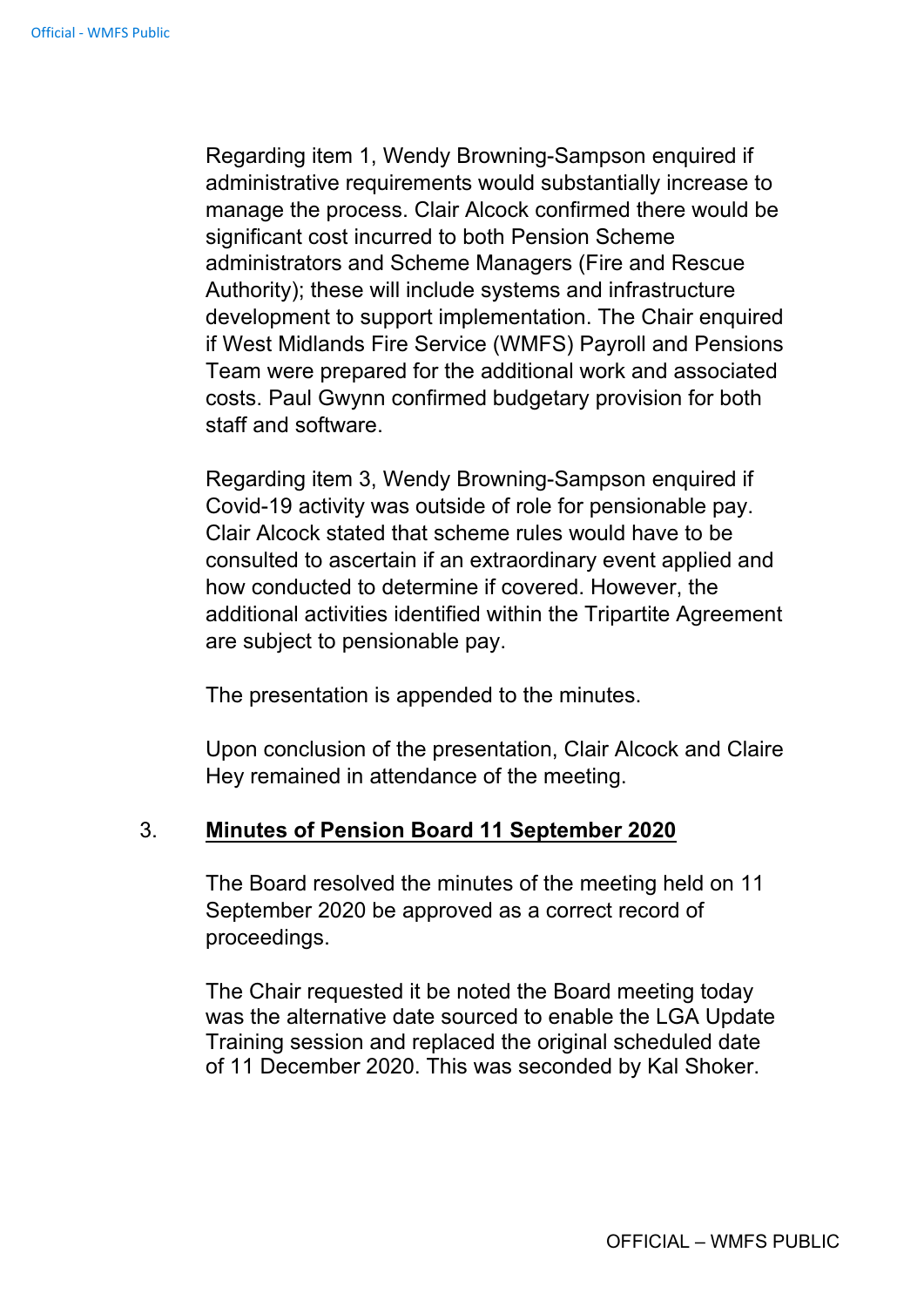# 4. **McCloud Sargeant consultation (Fire)(July 2020)**

Paul Gwynn provided an update on actions undertaken since the recent release of the consultation document. He confirmed a consultation response had been submitted, having been approved by the Scheme Manager at its Audit and Risk Committee on 07 December 2020. The response from Government is anticipated during January 2021.

The Chair thanked Paul Gwynn and the WMFS Payroll and Pensions Team for their work on developing a response to the consultation and their advice to pension scheme members on Remedy.

Paul Gwynn also reported that in addition to Remedy, a further two reports had been discussed by the Scheme Manager at its Audit and Risk Committee in recent months. These related to Fire Safety Officer Pensionable Pay for which approval was agreed and Reinstatement of a Widows Pension which was declined. All reports and the associated minutes are available on the WMFS Committee Management Information System via the WMFS website.

The Chair requested the role and support of the Scheme Manager to the Pension Board and its business be acknowledged in the minutes of this meeting.

The Chair enquired of the numbers of age related and ill health retirements by pension scheme. Paul Gwynn responded that numbers of the former were in line with the forecasted profile of the Service, whilst the latter numbered one since the last Board meeting.

## 5. **Risk Register**

The Chair thanked Wendy Browning-Sampson for her presentational update of the register since the last meeting. He suggested it provided a structure upon which to review the content of the register and subsequently develop a format that enabled more active response to current items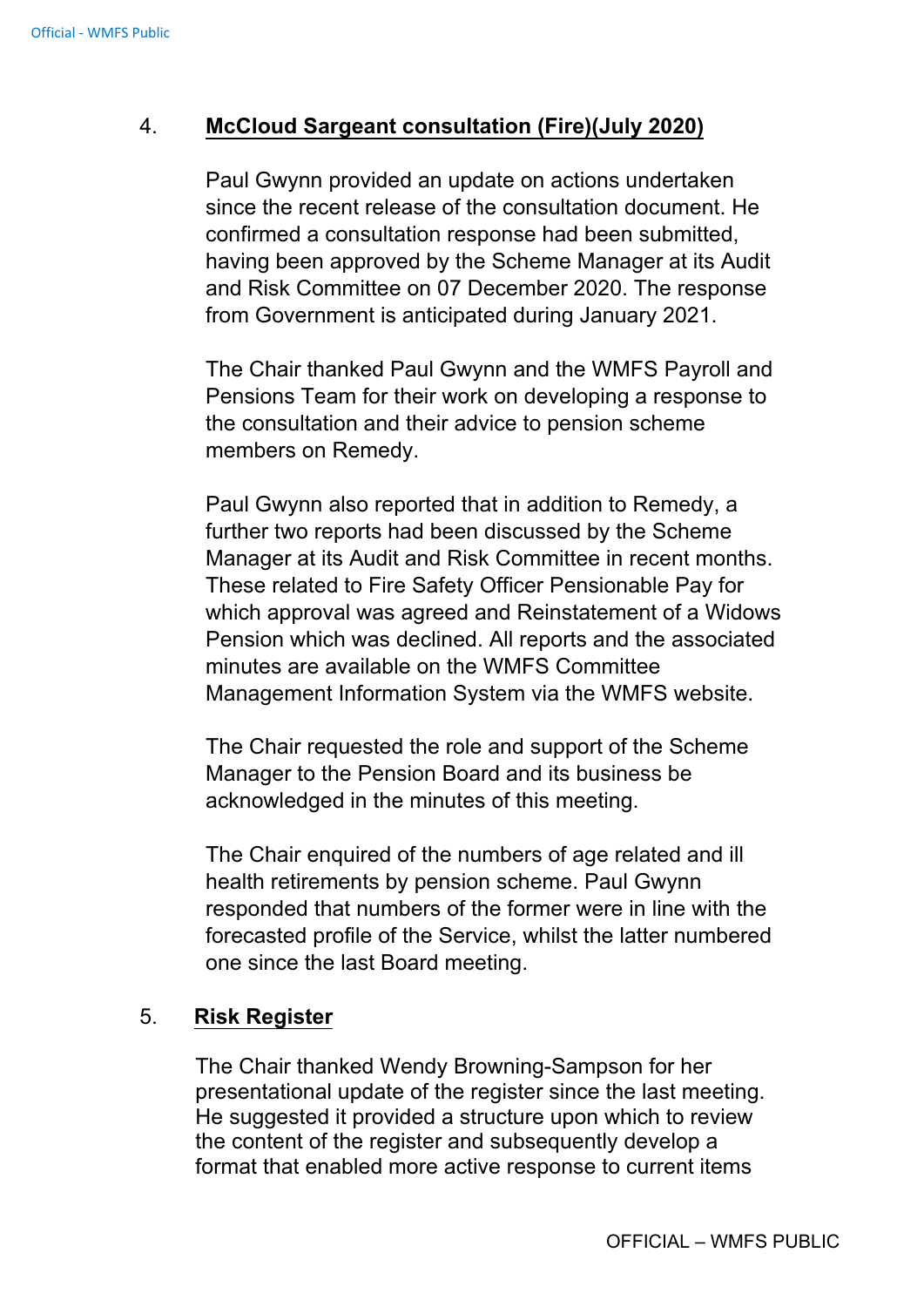and the inclusion of emerging items. The Board agreed Alan Tranter, Wendy Browning-Sampson, Julie Felton and Kal Shoker liaise prior to the next meeting to discuss process and format for a revised risk register.

#### 6. **Recruitment of Board Members 2021**

Wendy Browning-Sampson reaffirmed details of discussion reported in minutes. The recruitment process and its timeline would be confirmed in early 2021. The Chair sought guidance from Clair Alcock on the opportunity to extend the period of all current Members; based upon the knowledge gained and performance in role during the past year and the preference for consistency in both membership and debate given the extended period that Remedy will progress. Clair Alcock stated it should be feasible to cover the Remedy, however it would need approval of the Scheme Manager.

The Board unanimously agreed the value to progressing discussion on the option of maintaining existing Board membership, providing the Scheme Manager and Pension Scheme members were agreeable. Wendy Browning-Sampson was requested to develop a proposal for further discussion with all stakeholders.

## 7. **Meeting schedule 2021**

The Board agreed the schedule for meetings remain quarterly. During 2021 it will meet in March, June, September and November. The Chair requested Strategic Hub progress dates upon the availability of Neil Chamberlain and Adam Harper.

The Terms of Reference for the Board determine the first meeting of each year includes a review of the process for managing its business. The Board agreed this will be included to the agenda for the March 2021 meeting.

## 8. **FPS Bulletin 37 & 38**

Paul Gwynn reported the items for specific note for Members. These were the Home Office Immediate Detriment note (Bulletin 37) and covered in this meeting;